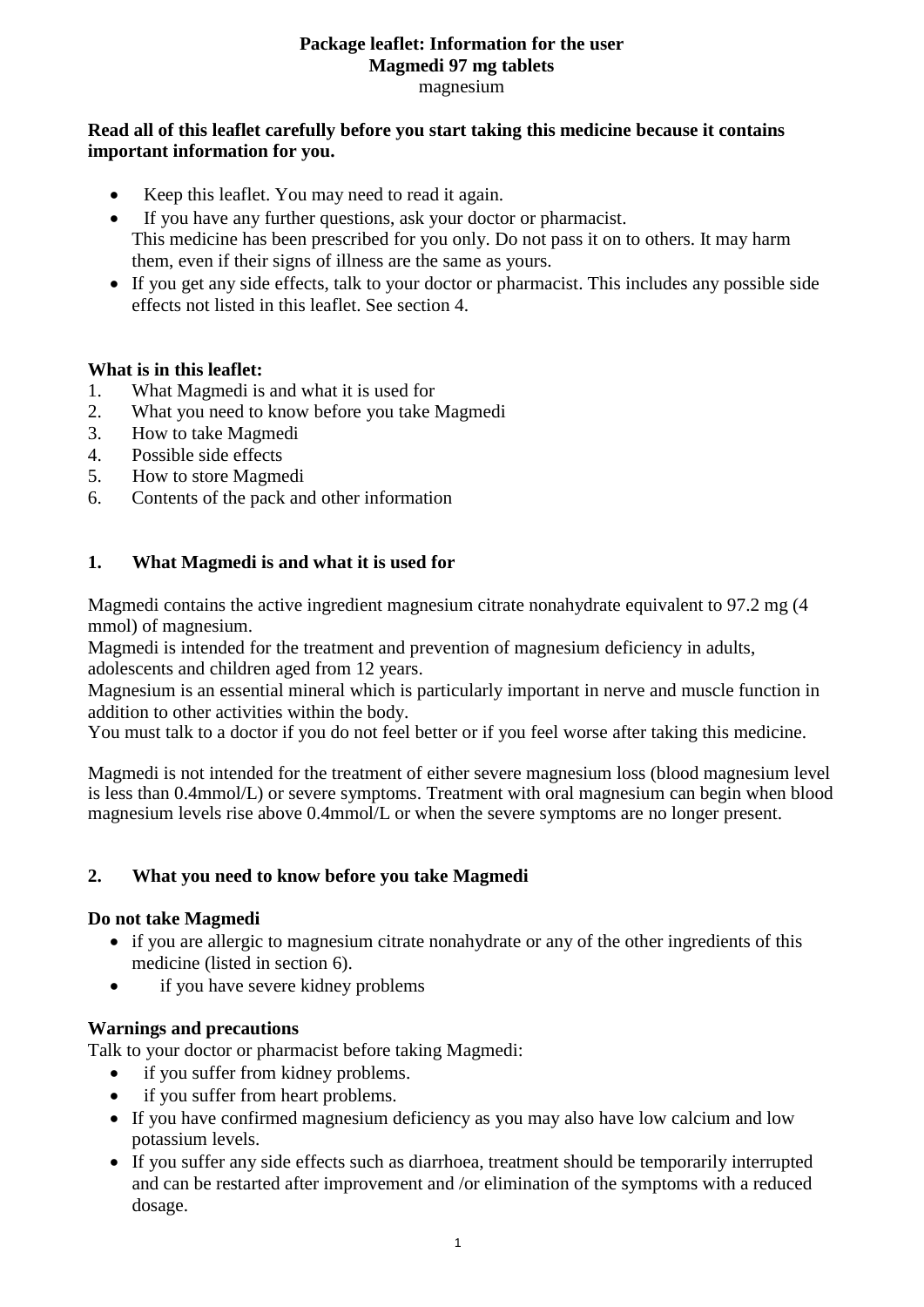If you have switched from another magnesium medicine to ensure that treatment with Magmedi does not make you feel unwell and that you can continue to receive the correct dose of magnesium.

# **Other medicines and Magmedi**

Tell your doctor or pharmacist if you are taking, have recently taken or might take any other medicines. This is because Magmedi can affect the way some other medicines work. Also, some other medicines can affect the way Magmedi works.

In particular, you must allow a time interval of **2-3 hours** between taking Magmedi and the following medicines.

- **Cellulose sodium phosphate**, used to prevent kidney stones
- **EDTA**, used in hospital for high calcium levels
- **Fluorides**, used for preventing tooth decay
- **Tetracycline, an antibiotic to treat infections**

In order to avoid reduced absorption, magnesium preparations should be taken 3 to 4 hours before or after taking the following medicines.

- **Nitrofurantoin, Nitroxoline,** antibiotics to treat infections
- **Aminoquinolines**, medicines to treat malaria
- **Quinidine and quinidine derivatives,** medicines to treat heart rhythm disorders
- **Penicillamine**, medicine used to treat severe rheumatoid arthritis and used in Wilson's disease
- **Iron**, to treat anemia
- **Bisphosphonates**, to treat osteoporosis
- **Eltrombopag**, to correct bleeding deficiency

The following medicines may cause **magnesium deficiency**. Your doctor may decide to adjust your daily dose of magnesium.

- **Aminoglycosides**, antibiotics used to treat infections e.g. gentamicin, tobramycin and amikacin
- **Certain medicines used to treat cancer** such as cisplatin, carboplatin and EGF-receptor antagonists such as cetuximab, erlotinib and panitumumab.
- **Ciclosporins and Tacrolimus**, medicines used to suppress the body's immune system e.g. following an organ transplant
- **Water tablets (Diuretics),** medicines used to treat blood pressure or heart failure e.g. thiazide, furosemide
- Proton Pump Inhibitors, medicines used to treat high acid in the stomach or oesophagus. e.g. omeprazole, esomeprazole, lansoprazole, pantoprazole
- **VEGF-blockers** such as bevacizumab
- **PD-1 inhibitors** such as Nivolumab
- **Amphotericin B**, antibiotic that fights fungal infections in the body
- **Rapamycin,** medicine used to suppress the body's immune system e.g. following an organ transplant
- **Pentamidine,** medicine to treat infections such as pneumonia
- **Foscarnet**, an antiviral medication

Disorders that may influence the level of magnesium in the body include: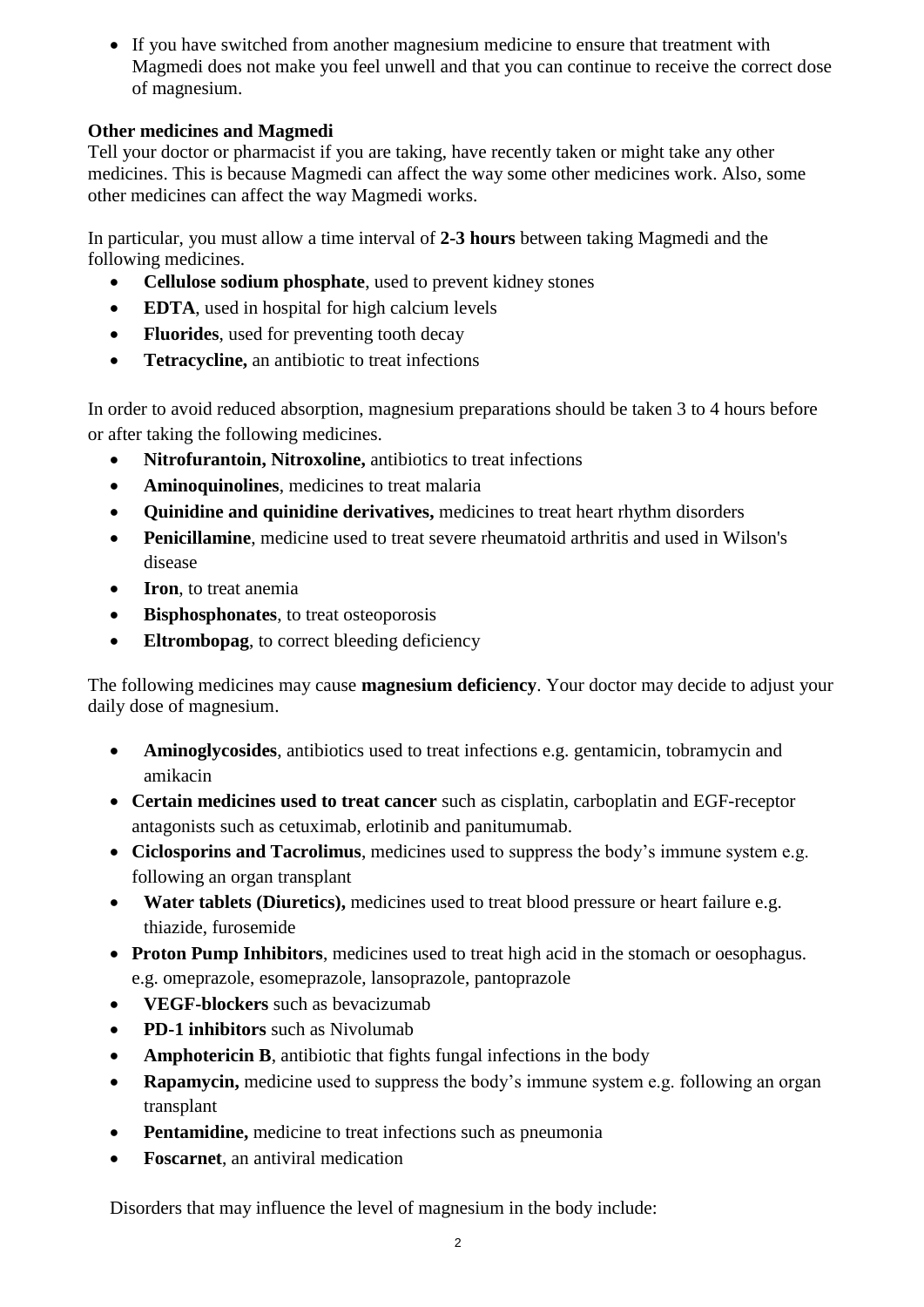- diabetes
- over-active thyroid
- too much aldosterone produced by the adrenal glands

#### **Pregnancy, breast-feeding and fertility**

If you are pregnant or breast-feeding, think you may be pregnant or are planning to have a baby, ask your doctor or pharmacist for advice before taking this medicine.

Magmedi can be used during pregnancy and during breast-feeding without concerns. Based on long-term experience, no effects of magnesium on male and female fertility are anticipated.

#### **Driving and using machines**

Magmedi has no or negligible influence on the ability to drive and use machines.

#### **3. How to take Magmedi**

Always take this medicine exactly as your doctor or pharmacist has told you. Check with your doctor or pharmacist if you are not sure.

**The recommended dose is Adults (over 18 years)** 1-2 tablets 3 times daily (equal to 291.6 – 583.2 mg magnesium).

#### **Use in children and adolescents**

**Children and Adolescents (12 to 18 years)** 1 tablet 3 times daily (equal to 291.6 mg magnesium) Magmedi tablets are not recommened for children less then 12 years. Other form(s) of this medicine may be more suitable for children under 12 years; ask your doctor or pharmacist.

As older patients may have reduced kidney function, dose adjustment may be necessary depending on their kidney function as detailed in section Renal patients below.

#### **Renal patients:**

Do not take Magmedi if you have severe renal failure. No change to the recommended dose is required if you have mild to moderate renal failure.

The blood magnesium levels of children and adolescents (12 to 18 years) and renal patients need to be monitored at regular intervals.

The duration of magnesium supplementation will depend upon the clinical needs of each patient.

### **Directions for use:**

Tablets for oral use.

The tablet may be broken in half using the score line. The score line is only there to help you break the tablet if you have difficulty swallowing it whole, not to divide into equal parts.

#### **If you take more Magmedi than you should**

No side effects are expected in cases where the kidneys are fully functioning. Any excessive amount of magnesium will be excreted through your kidneys.

If you have taken more of this medicine than directed, or if a person with severe kidney problems, or if a child accidentally has taken this medicine, please contact your doctor or local hospital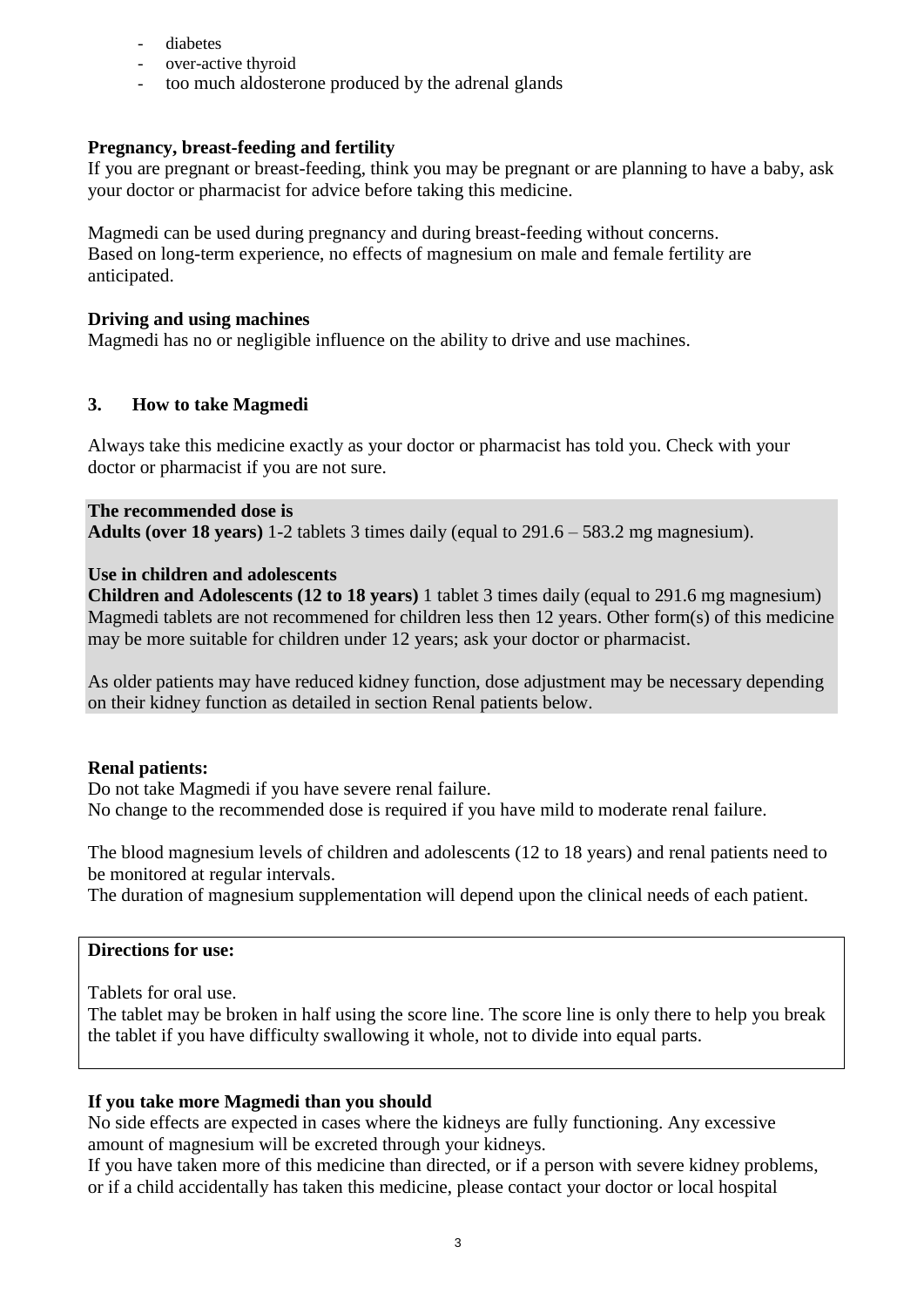casualty department for judgement of the risk and advice. Symptoms may include: lightheadedness/dizziness, nausea, vomiting, drowsiness, shortness of breath and cardiac arrest.

# **If you forget to take Magmedi**

Do not take a double dose to make up for a forgotten dose. If you have any further questions on the use of this medicine, ask your doctor or pharmacist.

# **4. Possible side effects**

Like all medicines, this medicine can cause side effects, although not everybody gets them. **Common** (may affect up to 1 to 10 people): Soft stools or diarrhoea following high doses. **Very rare** (may affect up to 1 in 10,000 people): Fatigue if Magmedi is used long-term.

If you get any side effects such as diarrhoea, you should discuss this with your doctor or a pharamcist. Your doctor may temporarily interrupt your treatment with Magmedi. After the symptoms improve your doctor may recommend that you restart treatment, with a reduced dosage.

# **Reporting of side effects**

If you get any side effects, talk to your doctor or pharmacist. This includes any possible side effects not listed in this leaflet. You can also report side effects directly (see details below). By reporting side effects, you can help provide more information on the safety of this medicine.

# **Ireland**

HPRA Pharmacovigilance Website: [www.hpra.ie](http://www.hpra.ie/)

# **5. How to store Magmedi**

Keep this medicine out of the sight and reach of children.

This medicine does not require any special storage conditions.

Do not use this medicine after the expiry date which is stated on the blister and carton after EXP. The expiry date refers to the last day of that month.

Do not throw away any medicines via wastewater or household waste. Ask your pharmacist how to throw away medicines you no longer use. These measures will help protect the environment.

# **6. Contents of the pack and other information**

# **What Magmedi contains**

- The active substance is magnesium. Each tablet contains magnesium citrate nonahydrate equivalent to 97.2 mg (4 mmol) magnesium.
- The other ingredients are mannitol (E421), copovidone, microcrystalline cellulose (E460(i)), magnesium stearate (E572).

# **What Magmedi looks like and contents of the pack**

White, oblong tablet, marked with "Mg" and "97" on either side of a score line on one side. Dimensions: 18 mm x 8.7 mm. Magmedi is available in packs of 60 or 100 tablets. Not all pack sizes may be marketed.

# **Marketing Authorisation Holder**

Kora Corporation Ltd t/a Kora Healthcare